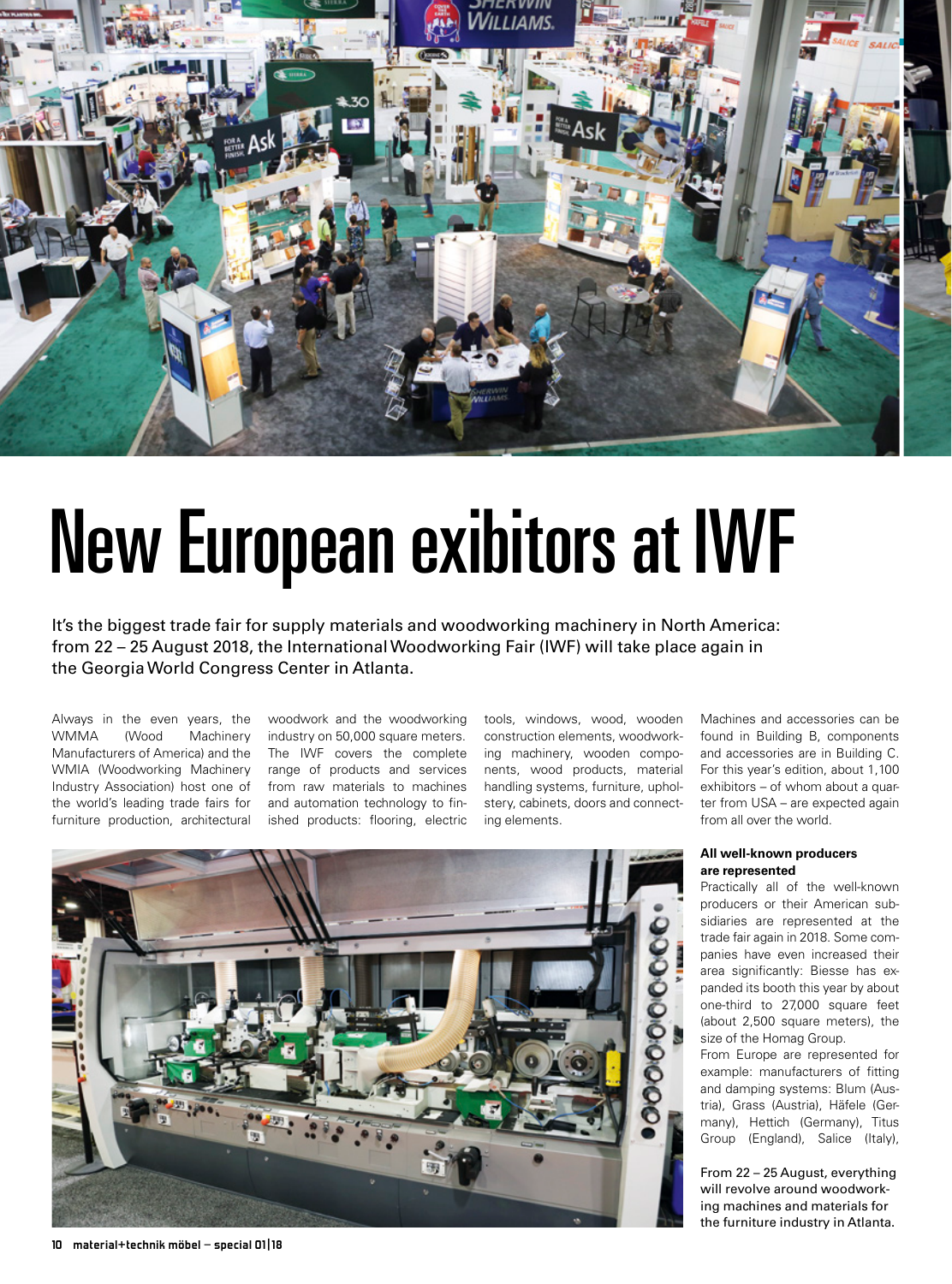

Samet (Turkey), Vauth-Sagel (Germany), Zimmer (Germany). Manufacturers of adhesives: AkzoNobel (Netherlands), Jowat (Germany), Kleiberit (Germany). Manufacturers of surfaces: Renolit (Germany),

Rehau (Germany), Surteco (Germany), Venjakob (Germany). Manufacturers of Tools: Leitz (Germany), Leuco (Germany) and the machine manufacturers Biesse (Italy), Bürkle (Germany), Dieffenbacher (Germa-

ny), Cefla (Italy), Felder Group (Austria), Hymmen (Germany), Ima (Germany), Robatech (Switzerland), SCM (Italy), Siempelkamp (Germany), Weinig/Holz-her (Germany) and Vits Technology (Germany). Homag Nearly 1,100 exhibitors will present their products on an area of about 50,000 square meters.

(Germany) is represented by Stiles (USA). The trade fair booth also includes the brands Heesemann (Germany), Venjakob (Germany) and Makor (Italy).

219 new exhibitors will be at the trade fair for the first time this year, according to the fair including companies such as Awuko Abrasives Wandmacher (Germany), manufacturer of abrasives, the manufacturer of fitting systems Kessebohmer USA (Germany), and the manufacturer of films, high-tech synthetics and artificial leather, Continental (formerly Konrad Hornschuch, Germany).

Schattdecor (Germany) is also celebrating its premiere this year with a 110 square meter stand directly at the trade fair. Previously, the upper

Advertisement



**Design to fall in love with. Feel style - with Hettich**

**Conspicuously inconspicuous: Sensys in obsidian black** **Minimum detail. Maximum effect. Design profiles for Hettich drawer systems**

**Push to open Silent: Handleless furniture design solutions from Hettich** 







**Fascinated by solutions. We call it**  Fascin[action]



**Technik für Möbel**